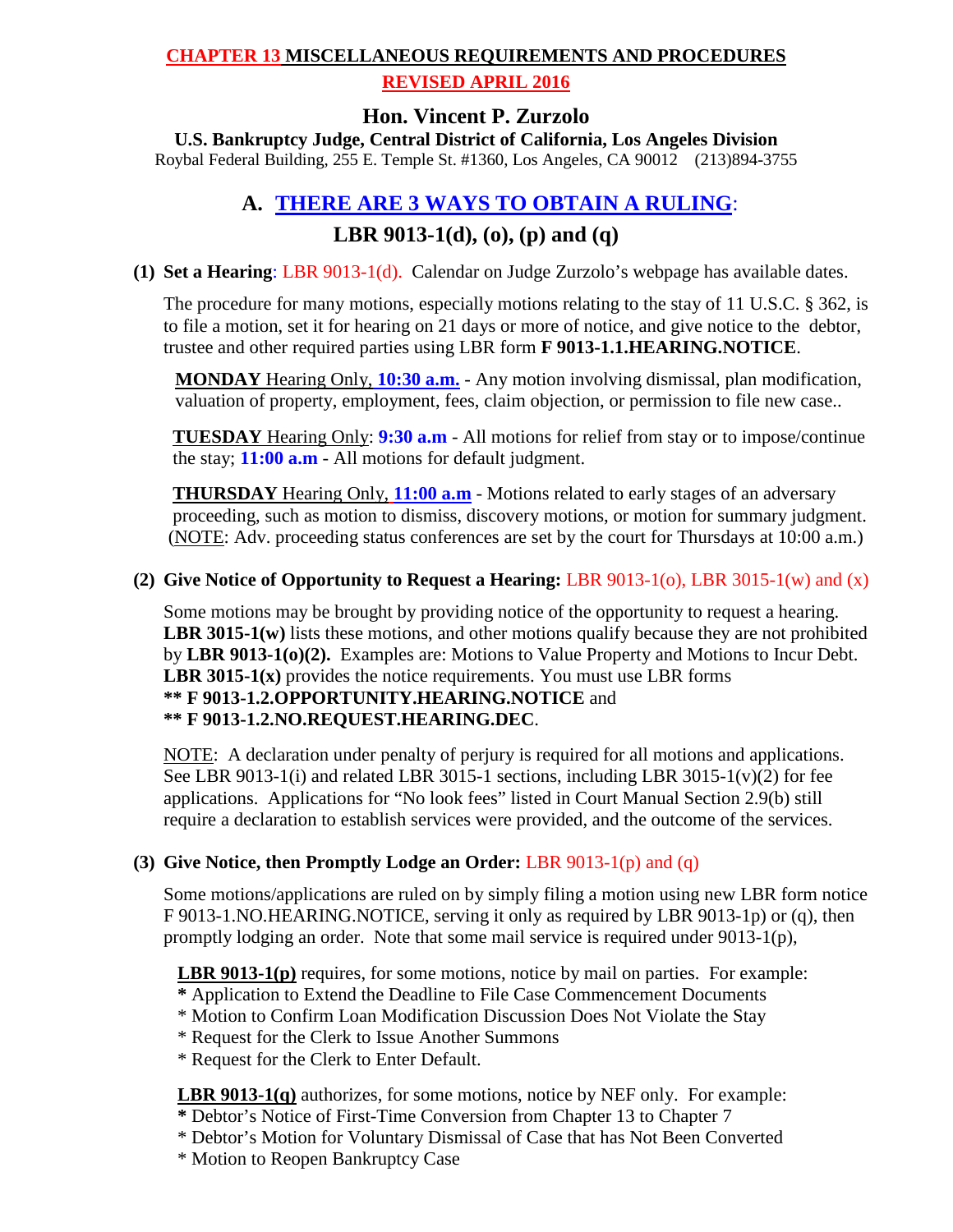# **B.** MOTION TO VALUE REAL or PERSONAL PROPERTY COLLATERAL **FRBP 3012** and **11 U.S.C. § 506(a)**

Any party in interest may seek a court order to set the value of real or personal property collateral. There is a LBR form motion and order on the court's website at [www.cacb.uscourts.gov:](http://www.cacb.uscourts.gov/)

#### **F 3012-1.MOTION.VALUATION F 3012-1.ORDER.VALUATION**

For debtors who eventually seek to avoid a junior lien on debtor's property, it may be more expedient to first determine the value of the collateral. If the debtor's chapter 13 plan is completed, a debtor may then pursue a judgment avoiding the lien in an adversary proceeding.

# **C.** COMPLAINT TO AVOID JUNIOR LIENS ON DEBTOR'S PROPERTY **ADVERSARY PROCEEDING REQUIRED**

 If you seek avoidance of a fully unsecured lien, an adversary proceeding is required per FRBP 7001(2). Judge Zurzolo mandates the use of the following LBR forms:

#### **F 4003-2.5.COMPLAINT F 4003-2.5.DEFAULT.MOTION F 4003-2.5.DEFAULT.JUDGMENT**

If the adversary proceeding is settled by stipulation, *DO NOT USE* F 4003-2.4.ORDER. Instead, file the stipulation with all signatures. Then lodge a very simple order approving the stipulation. Do not reinsert the terms of the stipulation into the order.

# **D.** MOTION TO CONTINUE THE STAY – **LBR Form F 4001-1.M.IS 30 DAY DEADLINE TO CONDUCT A HEARING**

11 U.S.C. § 362(c)(3) mandates that a hearing take place within 30 days of the petition date when an individual seeks to continue the stay beyond 30 days. Many debtors miss this deadline because they don't file their motion timely in order to give 21 days of notice of a hearing. Or, even when a debtor files the motion right after commencing the bankruptcy case, sometimes the court's calendar does not have a hearing date available within the 30 day time period. For the reasons stated below, Judge Zurzolo rarely sets a hearing on less than regular notice.

The plain language of 11 U.S.C. § 362(c)(3)(A) provides that the stay of 11 U.S.C. § 362(a) terminates (1) only "with respect to any action taken with respect to a debt or property securing such debt or with respect to any lease" and (2) only "with respect to the Debtor." However, the Bankruptcy Appellate Panels for the First and Tenth Circuits<sup>[1](#page-1-0)</sup> and the majority of courts to consider the issue<sup>[2](#page-1-1)</sup> conclude, as Judge Zurzolo does, that the stay of 11 U.S.C. §362(a) remains in place as to property of the bankruptcy estate. As the bankruptcy estate includes the property subject of the motion and generally encompasses the majority of the Debtor's property per 11 U.S.C. § 541, an emergency is not presented by a 11 U.S.C. § 362(c)(3)(A) stay termination.

 $\overline{a}$ 1 *. In re Jumpp,* 356 B.R. 789 (BAP 1st Cir. 2006), *In re Holcomb,* 380 B.R. 813 (BAP 10th Cir. 2008).

<span id="page-1-1"></span><span id="page-1-0"></span><sup>2</sup> See *In re Stanford,* 373 B.R. 890, 894-95 (Bankr. E.D. Ark. 2007) discussing the split in authority and listing the numerous courts following the majority view.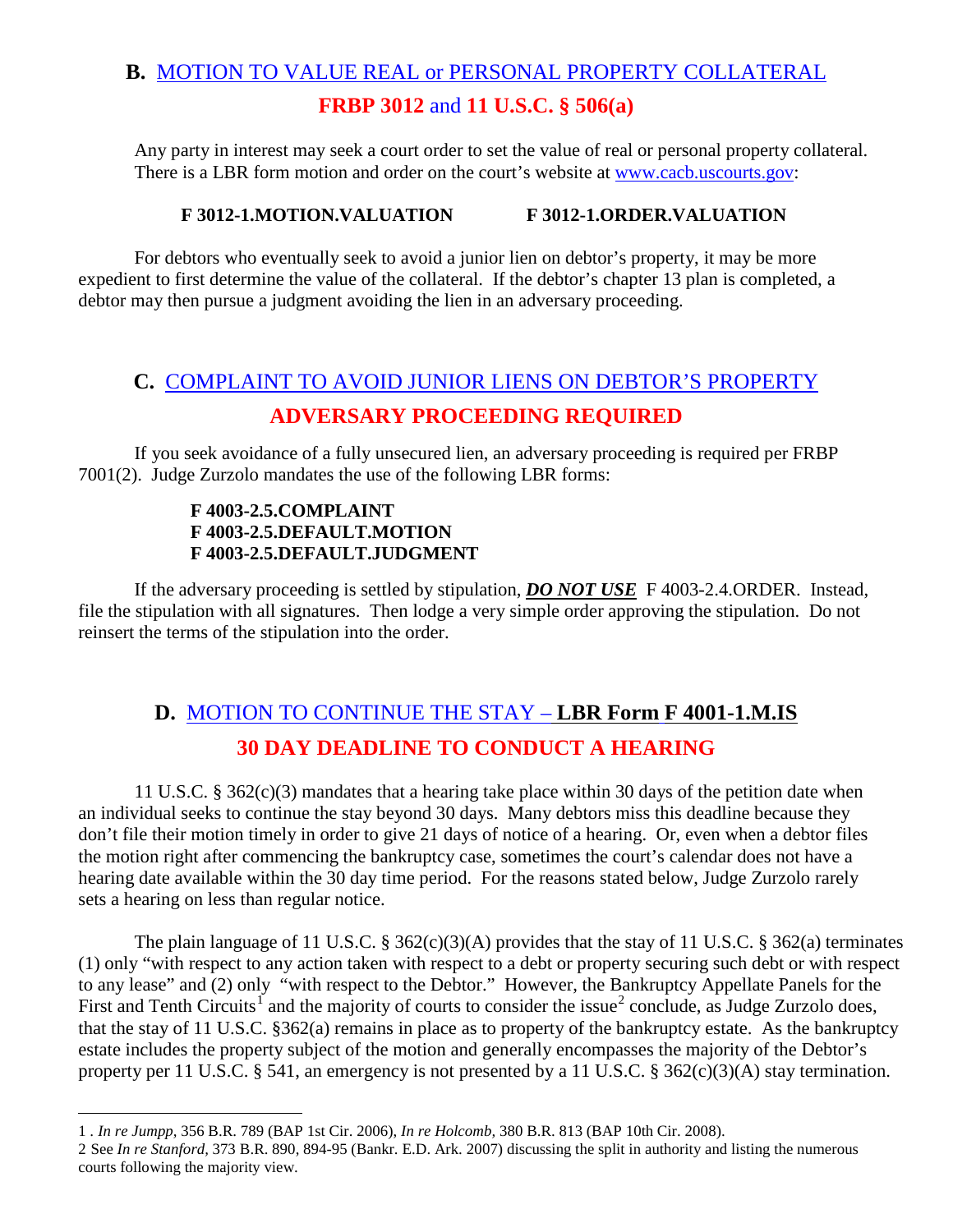# **E.** JUDGE'S COPIES **NOT** NEEDED

Judge's copies are **not needed** for many chapter 13 documents. Most are identified in Court Manual Appendix F. Others are items Judge Zurzolo does not need, and will just end up in the recycle bin. **SAVE PAPER, POSTAGE AND YOUR OFFICE STAFF'S TIME. DON'T SEND THESE.**

- \* **Case commencement documents** Please see Court Manual section 2.1(f) to identify a long list of "case commencement" documents. These include the petition and schedules, plus others including the RARA, chapter 13 plan, any amendments to case commencement documents, and the Notice of Section 341(a) Meeting and Hearing on Confirmation of Chapter 13 Plan.
- \* **Declarations re Preconfirmation Payments involving Secured Debt; Declarations re Filing Tax Returns and Domestic Support Obligations** – Other chapter 13 Judges may require these.
- \* **Motions w/Opportunity to Request Hearing filed, LBR 3015-1(w)(1) and/or LBR 9013-1(o)** Do not send a judge's copy until *after* LBR form F 9013-1.2.NO.REQUEST.HEARING.DEC is filed to indicate the proper notice was given, and no party filed a response to request a hearing. Please review Court Manual Appendix I (eye) for giving respondents an extra 3 days to respond.
- \* **LOU orders on any motion, application or stipulation**  LBR 5005-2(d) and the Court Manual indicate that a judge's copy of any LOU order is not needed.

# **F.** JUDGE'S COPIES **NEEDED –** LBR 5005-2(d) and Court Manual Appendix F

- **1)** A judge's copy means **ALL** of the following:
	- \* **ONE** copy do not send multiple copies of the same document. The goal is to send one copy to one place (i.e. to the judge).
	- \* **STAPLED** or **BOUND** Would you want to read something that isn't bound? Some parties send it unbound, but that was the method the court wanted when court staff scanned documents onto the docket. You already filed it electronically; thus, we won't scan it.
	- \* **TABS FOR ALL EXHIBITS AND DECLARATIONS** Please, put a separate tab to identify each declaration and each separate authenticated exhibit. We aren't trying to make your life harder. We want to quickly and easily reference all of the information you ask us to read. It is in everyone's interest that the court can access your documents easily.
- **2) Common mistakes** with judge's copies:
	- \* Filing LBR form F 9013-1.2.NO.REQUEST.HEARING.DEC under LBR 3015-1(w)(3) and LBR 9013-1(o)(4) without attaching a copy of the underlying motion/application.
	- \* Filing a stipulation to continue a hearing or resolve a motion, but not delivering a copy to the judge, or delivering it so close to a hearing that it is impossible for the court to review and act on it. Plan to attend the hearing unless a tentative ruling is posted that waives appearances.
	- \* Filing a document that relates to a hearing or adversary proceeding status conference, but the relevant date is not in the caption. We want to make sure filed papers are timely considered for a hearing. Even if a hearing is not required (for example) to rule on a stipulation, if the stipulation moots the need for a hearing or requests to continue the hearing, put the relevant date in the caption. Otherwise, your order will be marked unused and there may be a delay.
	- **\*** Reducing the font size by including multiple pages on one sheet of paper.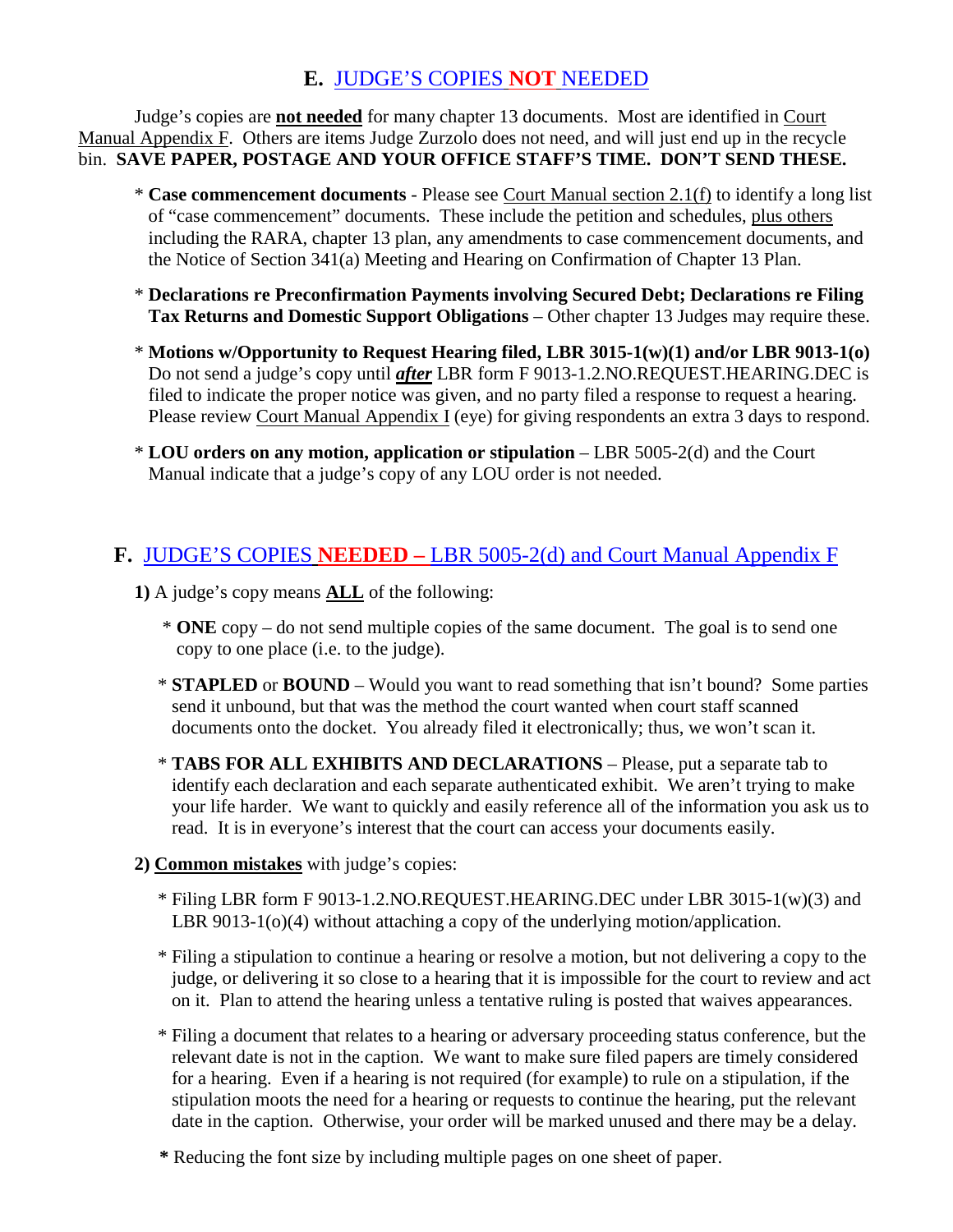# **G.** ATTORNEY APPEARANCE REQUIRED; EXCEPTIONS

### **1) Chapter 13 Confirmation and Miscellaneous Motion Calendar:**

- a. Appearance **Not** Waived, Even if Chapter 13 Plan or a Motion is Not Opposed: Generally, if there is no written opposition to a chapter 13 plan or a miscellaneous motion, appearance at the hearing is waived. HOWEVER, an appearance at the hearing is not waived if the plan or motion seeks relief that is not supported by admissible evidence.
- b. Appearances Waived in Two Situations:
	- 1. The chapter 13 trustee recommends plan confirmation by consent; or
	- 2. A tentative ruling is posted granting a miscellaneous motion w/out the need to appear.
- c. Telephonic Appearances are Rarely Approved for Hearings on chapter 13 Calendar This includes hearings on plan confirmation and miscellaneous motions.

### **2) Relief From Stay Calendar**

- a. Appearance **Not** Waived, Even if Motion is Not Opposed: Generally, if movant establishes cause to grant a relief from stay motion, and there is no written opposition to the motion, appearance at the hearing is waived. HOWEVER, there are situations in which an appearance at the hearing is not waived:
	- 1. The motion seeks annulment or relief from the co-debtor stay, but the alleged facts are not supported by admissible evidence;
	- 2. The motion seeks relief that Judge Zurzolo rarely, if ever, grants, such as:
		- A. **Real Property RFS Motion**: Page 5, checkboxes **8** or **10**.
		- B. **Personal Property RFS Motion**: Page 5, checkboxes **7**, **8**, or **9**.
		- C. **Unlawful Detainer RFS Motion**: Page 5, checkboxes **7**, **8**, **9**, **10** or **11**.
		- D. **Non-Bankruptcy Forum RFS Motion**: Page 5, checkbox **6.**
- b. Appearance Waived: If a tentative ruling is posted granting a motion w/out the need to appear.
- c. Telephonic Appearances: All requests must comply with Judge Zurzolo's Telephonic Appearance Instructions.

### **3) Adversary Proceedings**

- a. Appearance Required for All Attorneys: An appearance is **ALWAYS** required for counsel of **all** parties unless a tentative ruling is posted to vacate a hearing or waive appearances.
- b. Appearance Waived: The situations in which an appearance may be waived are:

### 1. **At least 3 days before a hearing:**

- A. An order is entered to grant a stipulation to settle or motion to settle;
- B. An adversary proceeding has been dismissed by court order, stipulation of the parties, or notice of dismissal filed before a response to the complaint has been filed; or
- 2. A motion for default judgment establishes cause to be granted.
- c. Telephonic Appearances Rarely Approved: The exception is for medical emergencies.